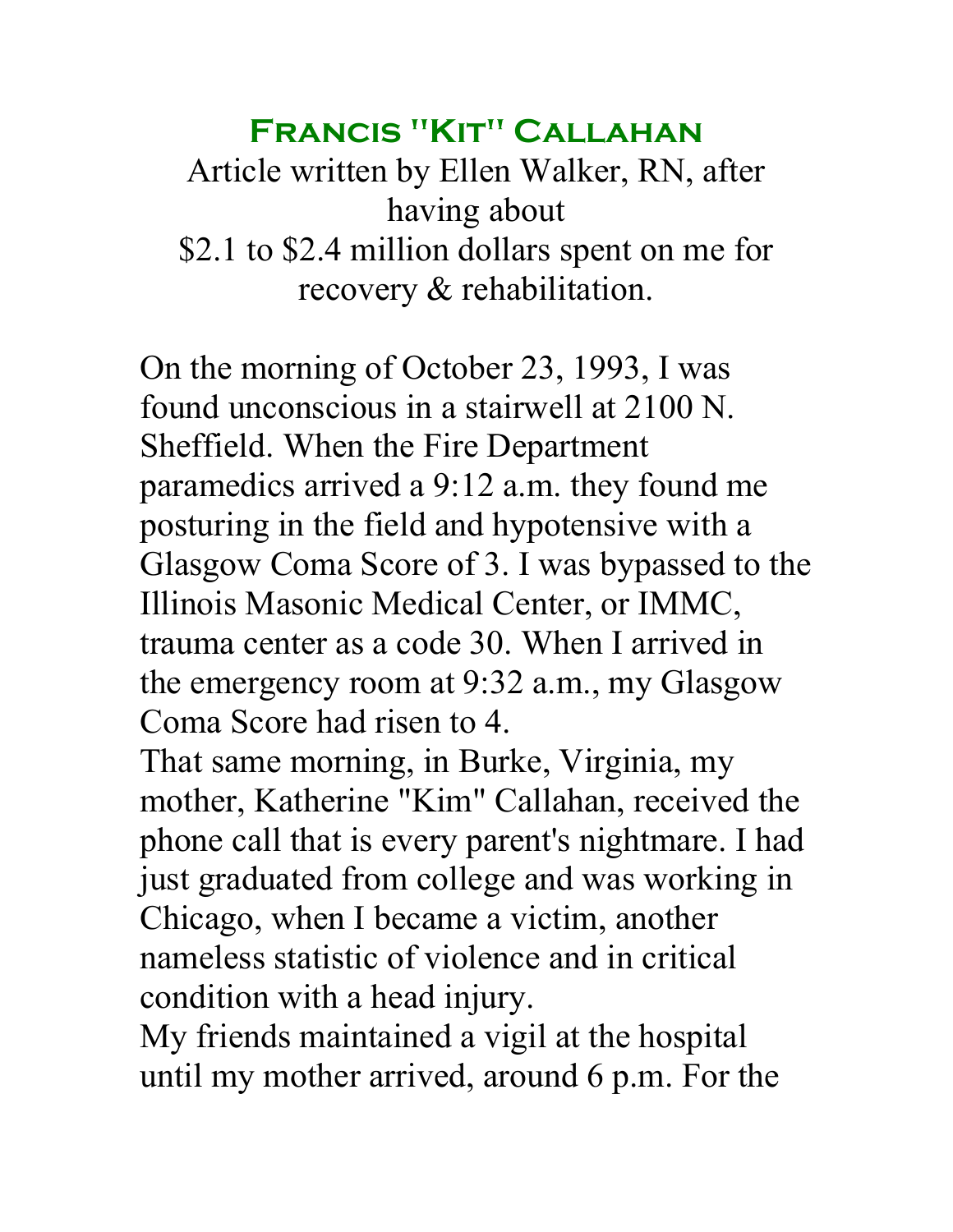next three and a half months Chicago is where my Mom would be. Usually the stories of our lives slip by like the subtle turning of pages. But occasionally something so catastrophic happens that it completely changes the direction of the story. So it was for me. For a time, the story of my life would be chronicled in the pages of a medical record and would be a story of family devotion, faith, hope, and the tremendous resilience and reparative ability of the human body when given sufficient time and medical expertise.

Dr. Harold Blake Walker, an IMMC Trustee, once said: "A hospital at its best is a caring community, dedicated to a ministry of healing…" There are few tasks more difficult for such a caring community than the care of a comatose patient. In good health the human body is a fine-tuned machine, with bodily systems autonomically and synergistically working together. It takes the collaborative efforts of many disciplines to accomplish what the body does for itself under normal circumstances. At best, we are a poor second to the body's own processes, for every procedure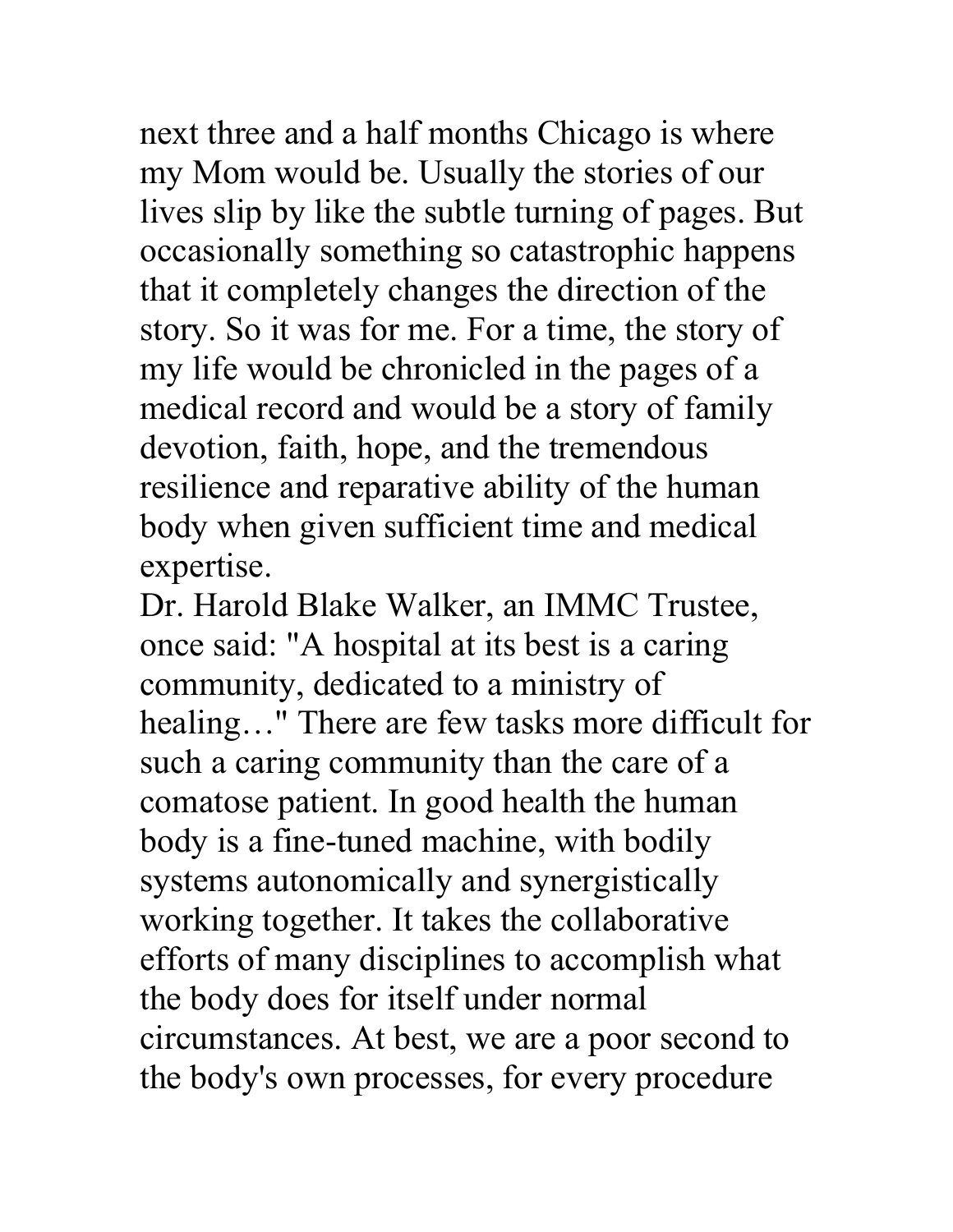and every invasive device carries risks and complications.

Following surgery, I was returned to the trauma unit, intubated and on a respirator, with multiple venous access and monitoring devices, drains and tubes. On October 27, 1993, two physicians, a social worker and my parents met to discuss the grave situation and the "grave prognosis". The following day my siblings arrived in Chicago. The family members supported one another, struggling to maintain a spirit of hope. I, however, remained in a coma. Day after day, shift after shift, my response to painful stimuli and pupils would be checked. I would be fed, cleaned, turned, suctioned and exercised. By mid-November my EEG was still severely abnormal and there was no objective improvement in my condition. It was unknown whether I would ever, again, regain consciousness. A social worker provided Kim with head injury education material. Discussions were begun regarding discharge planning and rehab options. However, a series of complications were to delay the discharge process.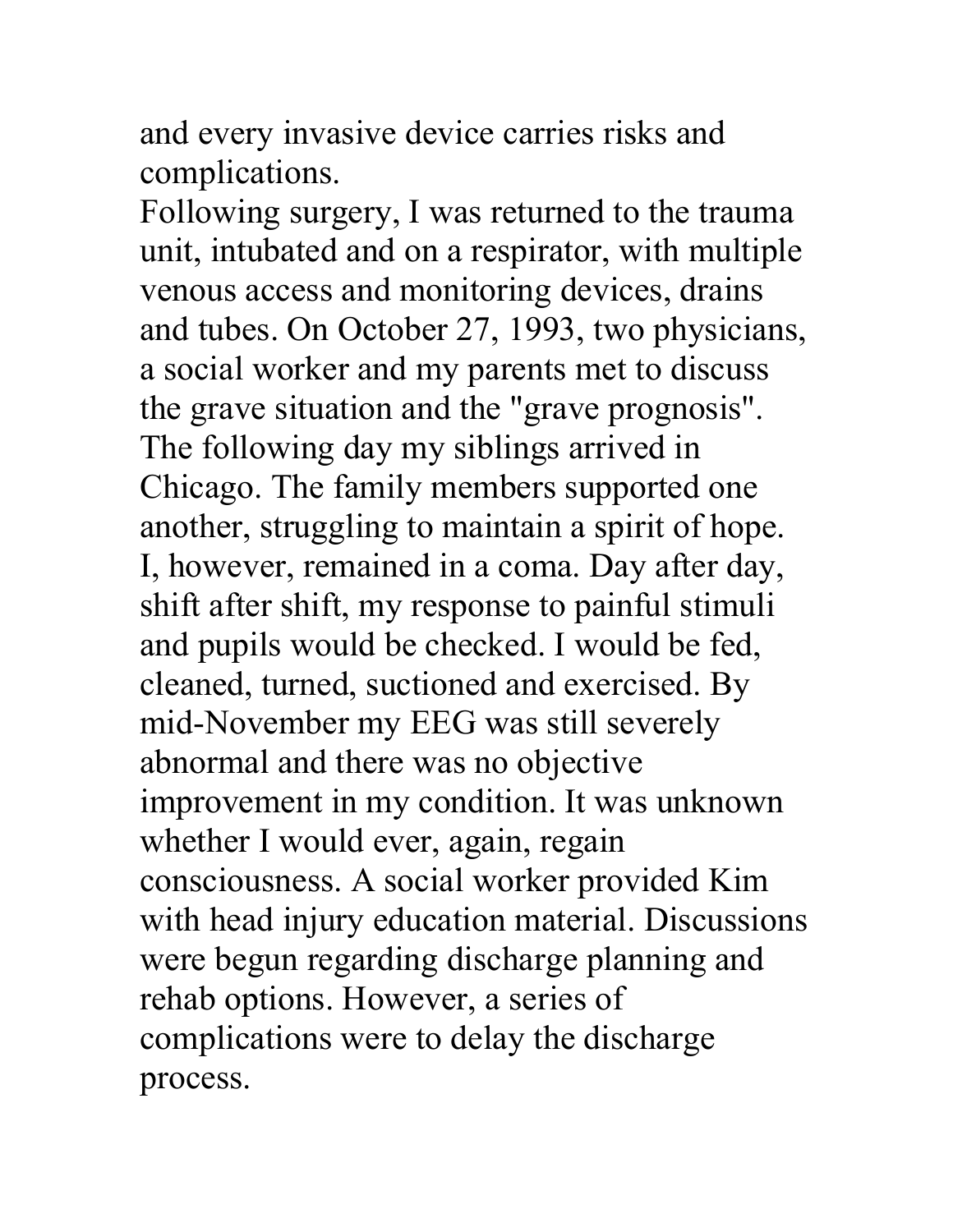During this time, my family learned coma stimulation techniques and explored future options. My dad visited the National Rehabilitation Hospital in Washington D.C. If possible, my family wanted me closer to home. Social service began exploring air ambulance transportation to Washington. The cost would be between \$3,400 and \$9,000. My fraternity and an outside benefactor offered to pay for my transport.

On December 10, 1993, I was transferred to Unit 475, the respiratory unit. The nursing note on that day was: "Patient is non-responsive to all stimuli except pain. Eyes may open, but not to command." Then, on December 24: "Patient seems like he responds to painful stimuli and opens eyes and looks." My family joined my mother to be with me for the holidays. Small glimmers of hope continued to appear. Finally, on February 10, 1994, the following was noted in my chart: "All arrangements have been made for air jet transport to Washington… Patient Discharged." The nurses in Chicago, only through letters, know my progress from